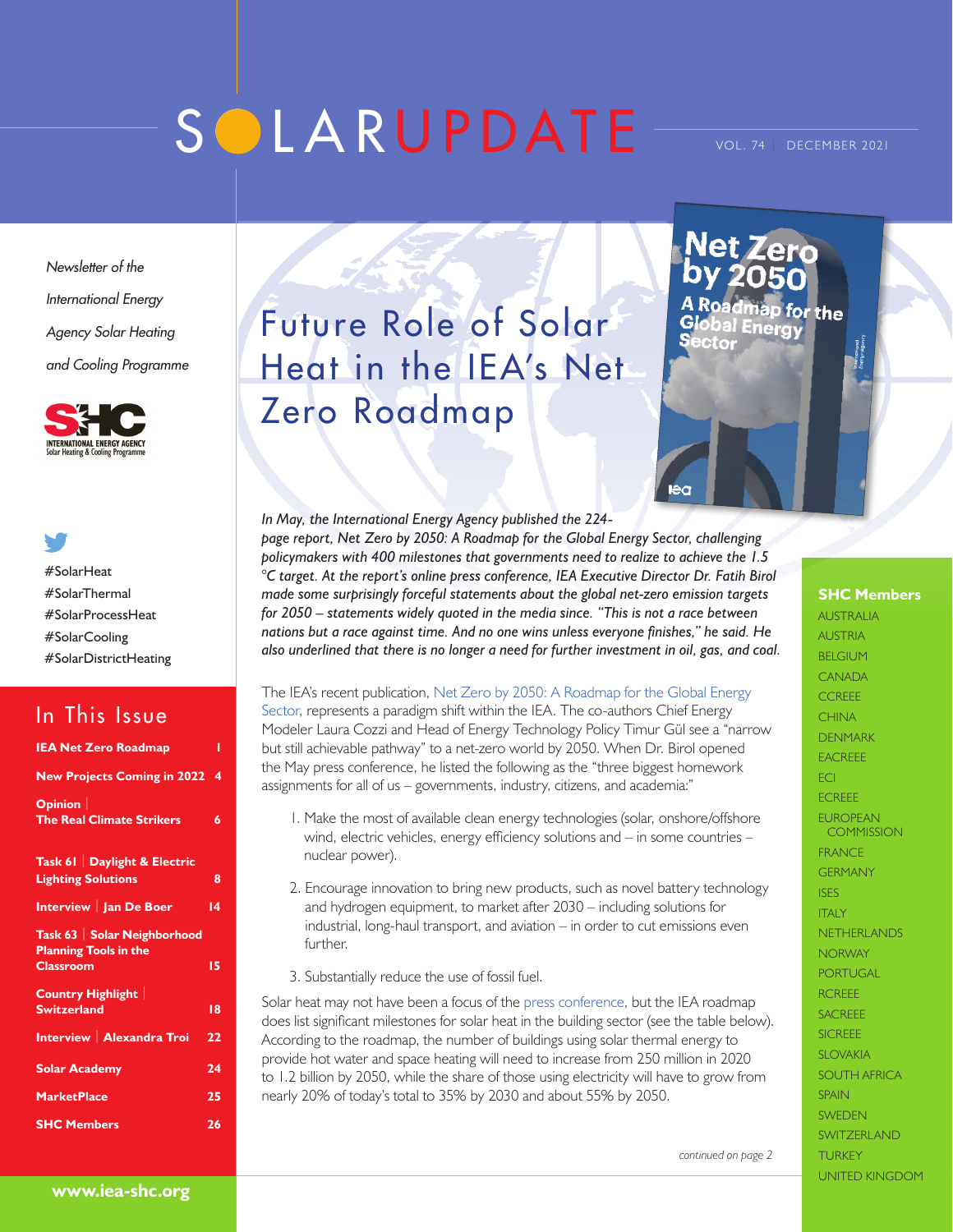#### **Key milestones in transforming the global building sector**

| Category                                                               |                                                                                   |         |      |       |  |  |
|------------------------------------------------------------------------|-----------------------------------------------------------------------------------|---------|------|-------|--|--|
| <b>New buildings</b>                                                   | · From 2030: all new buildings are zero-carbon-ready.                             |         |      |       |  |  |
| <b>Existing buildings</b>                                              | . From 2030: 2.5% of buildings are retrofitted to be zero-carbon-ready each year. |         |      |       |  |  |
| Category                                                               |                                                                                   | 2020    | 2030 | 2050  |  |  |
| <b>Buildings</b>                                                       |                                                                                   |         |      |       |  |  |
| Share of existing buildings retrofitted to the zero-carbon-ready level |                                                                                   | $< 1\%$ | 20%  | >85%  |  |  |
| Share of zero-carbon-ready new buildings construction                  |                                                                                   | 5%      | 100% | 100%  |  |  |
| <b>Heating and cooling</b>                                             |                                                                                   |         |      |       |  |  |
| Stock of heat pumps (million units)                                    |                                                                                   | 180     | 600  | 1800  |  |  |
| Million dwellings using solar thermal                                  |                                                                                   | 250     | 400  | 1 200 |  |  |
| Avoided residential energy demand from behaviour                       |                                                                                   | n.a.    | 12%  | 14%   |  |  |

The targets in the Net Zero by 2050 scenario for solar heat in buildings are fairly progressive despite solar district heating and solar industrial heat not really mentioned among the milestones. To better understand this observation, [solarthermalworld.org](https://www.solarthermalworld.org/) reached out to the roadmap team members responsible for the building sector, Thibaut Abergel (Energy Analyst) and Timothy Goodson (Energy Modeler and Analyst), who were quick to respond. "Your questions regarding the role of solar thermal in the Net Zero by 2050 pathway and the report are very valid since, despite the report being explicit about the technology pathways for a number of subsectors or end-uses, we could not present an exhaustive picture of all the contributions of all technologies modeled." They did provide, however, several elements to help clarify the role of solar thermal technologies in the scenario.

**In buildings,** solar thermal plays a predominant role as a decentralized energy resource for water heating. In the Net Zero by 2050 Scenario, it meets 35% of demand by 2050, up from under 10% in 2020.

We see a more rapid growth for solar thermal applications where heating needs are low. About 70% of the global population in 2050 will have cooling needs with no or limited space heating needs. For such regions, coupling solar thermal water heating with affordable cooling-only, refrigerant-free solutions (e.g., evaporative cooling with a membrane for humidity control) can be cost-optimal. Further, many such regions have ideal conditions for high solar thermal performance, notably the Middle East and North Africa, parts of China and India, and Australia, just to name a few regions. Technology choices in the Net Zero by 2050 Scenario also account for the ability of equipment to shift electricity demand away from peak times. Solar thermal technologies are a beneficial solution in this respect as they avoid electricity demand, maximize the use of solar irradiation during the middle of the day, and store hot water for later use. In the Net Zero by 2050 Scenario, all buildings with available roof space and sufficient solar insolation are equipped with solar thermal water heaters by 2050 (some of which may be PV-thermal).

**In industry**, solar thermal heat sees rapid growth in the Net Zero by 2050 Scenario as a key available mature technology that can be rapidly deployed for medium and low-temperature heat provision. Despite competition with heat pumps or electric boilers (for low and medium temperature), solar thermal is expected to continue

(Source: IEA (2021), Net Zero by 2050, IEA, Paris)



▲ **Global building heating equipment stock by type in the Net Zero by 2050 Scenario. By 2050, over 85% of buildings will be zero-carbon-ready, with heat pumps meeting over half of heating needs. The installed stock of heating equipment increases +45% over the next 30 years primarily due to the combined effect of population growth and improved living standards, which tends to reduce average household occupancy.** (Source: IEA (2021), Net Zero by 2050, IEA, Paris)